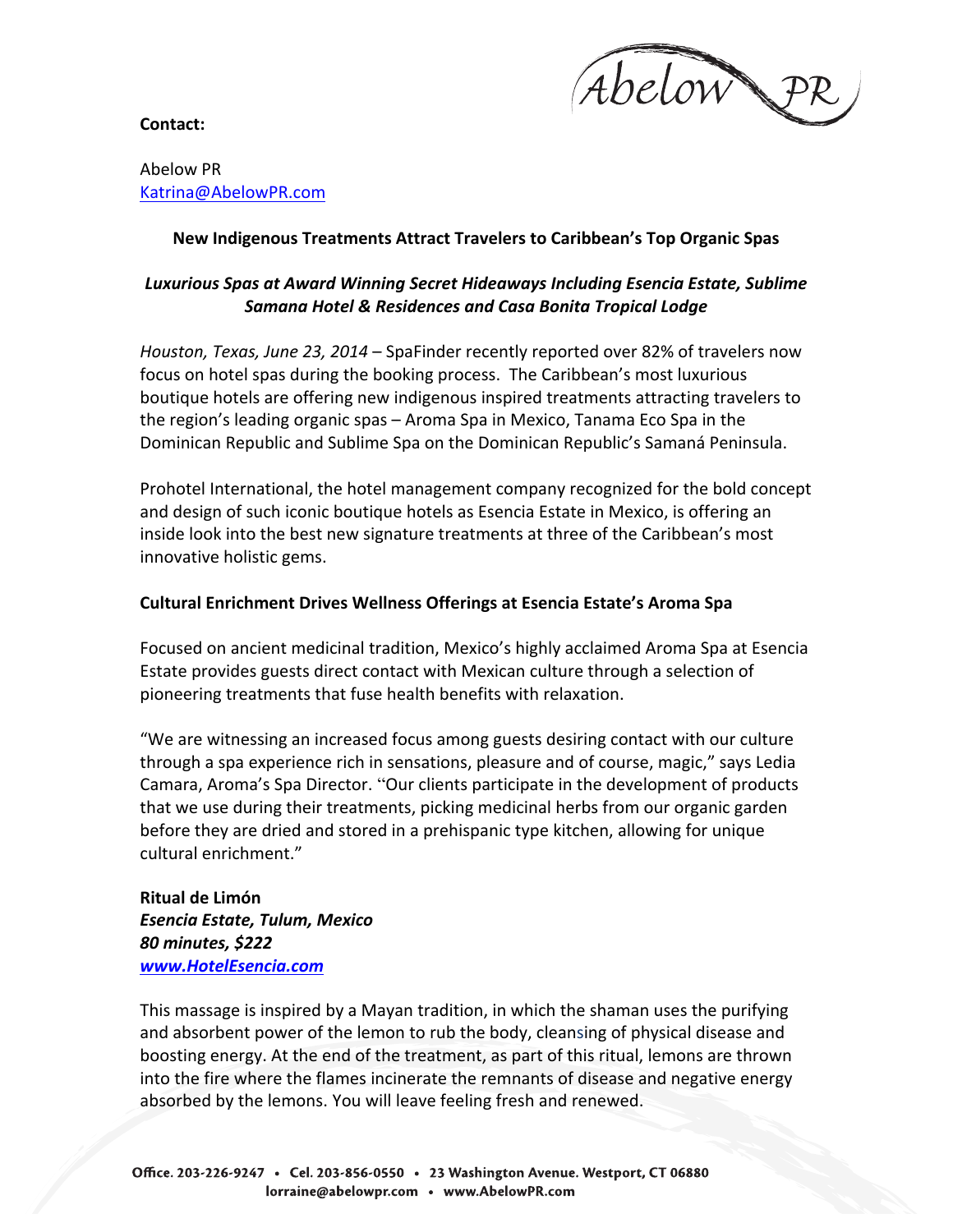

## **Sublime Samana's Natural Beach Setting Inspires Treatments at Sublime Spa**

Discreetly situated on the finest stretch of private beach on the Dominican Republic's Samaná Peninsula, Sublime Samana Hotel & Residences' Sublime Spa is the area's top natural beach spa. Bruno Gaudio, General Manager of the hotel, reports an 80% increase in guests booking spa treatments in the first half of 2014 over the same period last year.

For the ultimate Dominican spa experience, Sublime Spa taps into the natural environment – incorporating indigenous ingredients such as coconuts harvested on site into natural products made and used at the spa. Relish the sounds of waves breaking against the soft golden sand as you completely unwind during an afternoon of absolute serenity. 

## **Coconut Whispers** *Sublime Samana Hotel & Residences, Las Terrenas, Dominican Republic 80 minutes, \$110 www.sublimesamana.com*

Indulge in the magic of the Caribbean during a caressing coconut exfoliation on the beach under the intimate and discreet Vichy shower. This full body exfoliation uses natural coconut, sea salts, and organic honey, followed by a soothing sprinkle from the bamboo shower to activate your circulation. End the treatment with a warm coconut milk bath followed by a relaxing massage -- this is a true tropical treat.

#### **Casa Bonita's Open-Air River Oasis Enchants Newbies with New Spa Sampler**

Set in a jungle dreamscape overlooking the azure Caribbean Sea, the Dominican Republic's Tanama Eco Spa at Casa Bonita Tropical Lodge is offering a groundbreaking Spa Sampler for eco-conscious travelers seeking the ultimate organic spa experience. Whether a true spa enthusiast or a spa newcomer, the package allows guests to enjoy a 30-minute taste of a few of Tanama's most popular, signature treatments during a relaxing stay in one of Casa Bonita's newly renovated suites.

## **Casa Bonita Spa Sampler Package** *Casa Bonita Tropical Lodge, Barahona, Dominican Republic \$709 Deluxe Suite or \$1,019 Ocean View Suite www.casabonitadr.com*

- 3 nights in a Deluxe Suite or Ocean View Suite
- Daily Breakfast
- Choice of one Spa Sampler (3 treatments of 30 minutes each):